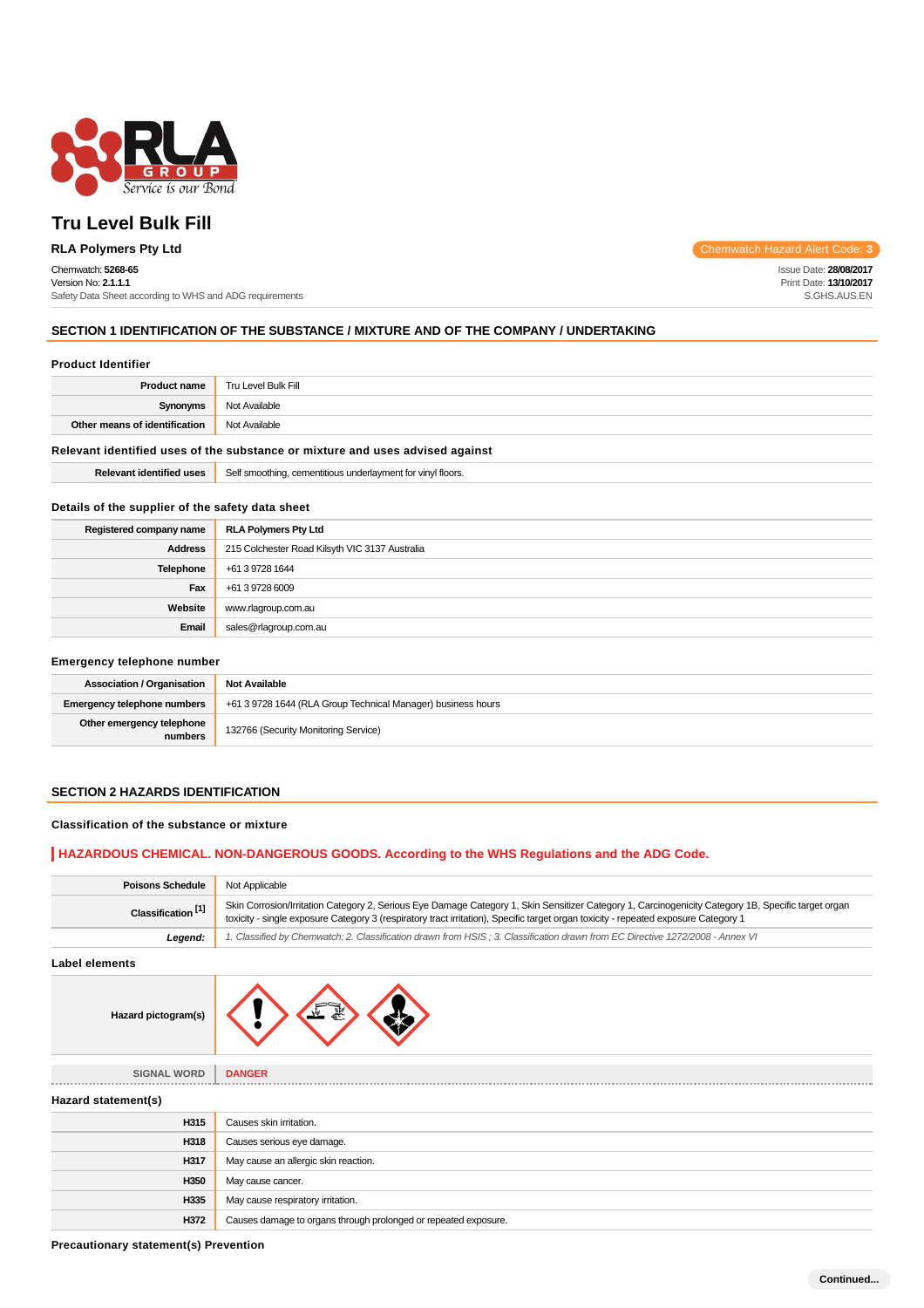## **Tru Level Bulk Fill**

| P <sub>201</sub> | Obtain special instructions before use.                                    |  |
|------------------|----------------------------------------------------------------------------|--|
| P <sub>260</sub> | Do not breathe dust/fume/gas/mist/vapours/spray.                           |  |
| P <sub>271</sub> | Use only outdoors or in a well-ventilated area.                            |  |
| P280             | Wear protective gloves/protective clothing/eye protection/face protection. |  |

#### **Precautionary statement(s) Response**

| P305+P351+P338 | IF IN EYES: Rinse cautiously with water for several minutes. Remove contact lenses, if present and easy to do. Continue rinsing. |  |
|----------------|----------------------------------------------------------------------------------------------------------------------------------|--|
| P308+P313      | IF exposed or concerned: Get medical advice/attention.                                                                           |  |
| P310           | Immediately call a POISON CENTER or doctor/physician.                                                                            |  |
| P362           | Take off contaminated clothing and wash before reuse.                                                                            |  |

#### **Precautionary statement(s) Storage**

| P405      | $\sim$                                                           |  |
|-----------|------------------------------------------------------------------|--|
| ___       | e locked up.                                                     |  |
| P403+P233 | Store in a well-ventilated place. Keep container tightly closed. |  |

#### **Precautionary statement(s) Disposal**

| DE0 | <b>ilations</b> |  |
|-----|-----------------|--|
|     |                 |  |

## **SECTION 3 COMPOSITION / INFORMATION ON INGREDIENTS**

#### **Substances**

See section below for composition of Mixtures

#### **Mixtures**

| <b>CAS No</b>                                       | %[weight] | Name                        |
|-----------------------------------------------------|-----------|-----------------------------|
| 14808-60-7<br>support the control of the control of | 30-60     | silica crystalline - quartz |
| 65997-15-1                                          | 10-30     | portland cement             |

## **SECTION 4 FIRST AID MEASURES**

## **Description of first aid measures**

| <b>Eye Contact</b>  | If this product comes in contact with the eyes:<br>Inmediately hold eyelids apart and flush the eye continuously with running water.<br>Ensure complete irrigation of the eye by keeping eyelids apart and away from eye and moving the eyelids by occasionally lifting the upper and lower lids.<br>• Continue flushing until advised to stop by the Poisons Information Centre or a doctor, or for at least 15 minutes.<br>Transport to hospital or doctor without delay.<br>► Removal of contact lenses after an eye injury should only be undertaken by skilled personnel. |
|---------------------|--------------------------------------------------------------------------------------------------------------------------------------------------------------------------------------------------------------------------------------------------------------------------------------------------------------------------------------------------------------------------------------------------------------------------------------------------------------------------------------------------------------------------------------------------------------------------------|
| <b>Skin Contact</b> | If skin contact occurs:<br>Inmediately remove all contaminated clothing, including footwear.<br>Flush skin and hair with running water (and soap if available).<br>▶ Seek medical attention in event of irritation.                                                                                                                                                                                                                                                                                                                                                            |
| Inhalation          | If fumes or combustion products are inhaled remove from contaminated area.<br>Lay patient down. Keep warm and rested.<br>▶ Prostheses such as false teeth, which may block airway, should be removed, where possible, prior to initiating first aid procedures.<br>▶ Apply artificial respiration if not breathing, preferably with a demand valve resuscitator, bag-valve mask device, or pocket mask as trained. Perform CPR if<br>necessary.<br>Transport to hospital, or doctor, without delay.                                                                            |
| Ingestion           | $\triangleright$ If swallowed do <b>NOT</b> induce vomiting.<br>If vomiting occurs, lean patient forward or place on left side (head-down position, if possible) to maintain open airway and prevent aspiration.<br>$\triangleright$ Observe the patient carefully.<br>▶ Never give liquid to a person showing signs of being sleepy or with reduced awareness; i.e. becoming unconscious.<br>Give water to rinse out mouth, then provide liquid slowly and as much as casualty can comfortably drink.<br>$\blacktriangleright$ Seek medical advice.                           |

#### **Indication of any immediate medical attention and special treatment needed**

Treat symptomatically.

For acute or short term repeated exposures to iron and its derivatives:

- Always treat symptoms rather than history.
- In general, however, toxic doses exceed 20 mg/kg of ingested material (as elemental iron) with lethal doses exceeding 180 mg/kg.
- Control of iron stores depend on variation in absorption rather than excretion. Absorption occurs through aspiration, ingestion and burned skin.
- Hepatic damage may progress to failure with hypoprothrombinaemia and hypoglycaemia. Hepatorenal syndrome may occur.
- I Iron intoxication may also result in decreased cardiac output and increased cardiac pooling which subsequently produces hypotension.
- ▶ Serum iron should be analysed in symptomatic patients. Serum iron levels (2-4 hrs post-ingestion) greater that 100 ug/dL indicate poisoning with levels, in excess of 350 ug/dL, being potentially serious. Emesis or lavage (for obtunded patients with no gag reflex)are the usual means of decontamination.
- Activated charcoal does not effectively bind iron.
- Catharsis (using sodium sulfate or magnesium sulfate) may only be used if the patient already has diarrhoea.

▶ Deferoxamine is a specific chelator of ferric (3+) iron and is currently the antidote of choice. It should be administered parenterally. [Ellenhorn and Barceloux: Medical Toxicology]

For acute or short term repeated exposures to dichromates and chromates:

#### Absorption occurs from the alimentary tract and lungs.

The kidney excretes about 60% of absorbed chromate within 8 hours of ingestion. Urinary excretion may take up to 14 days.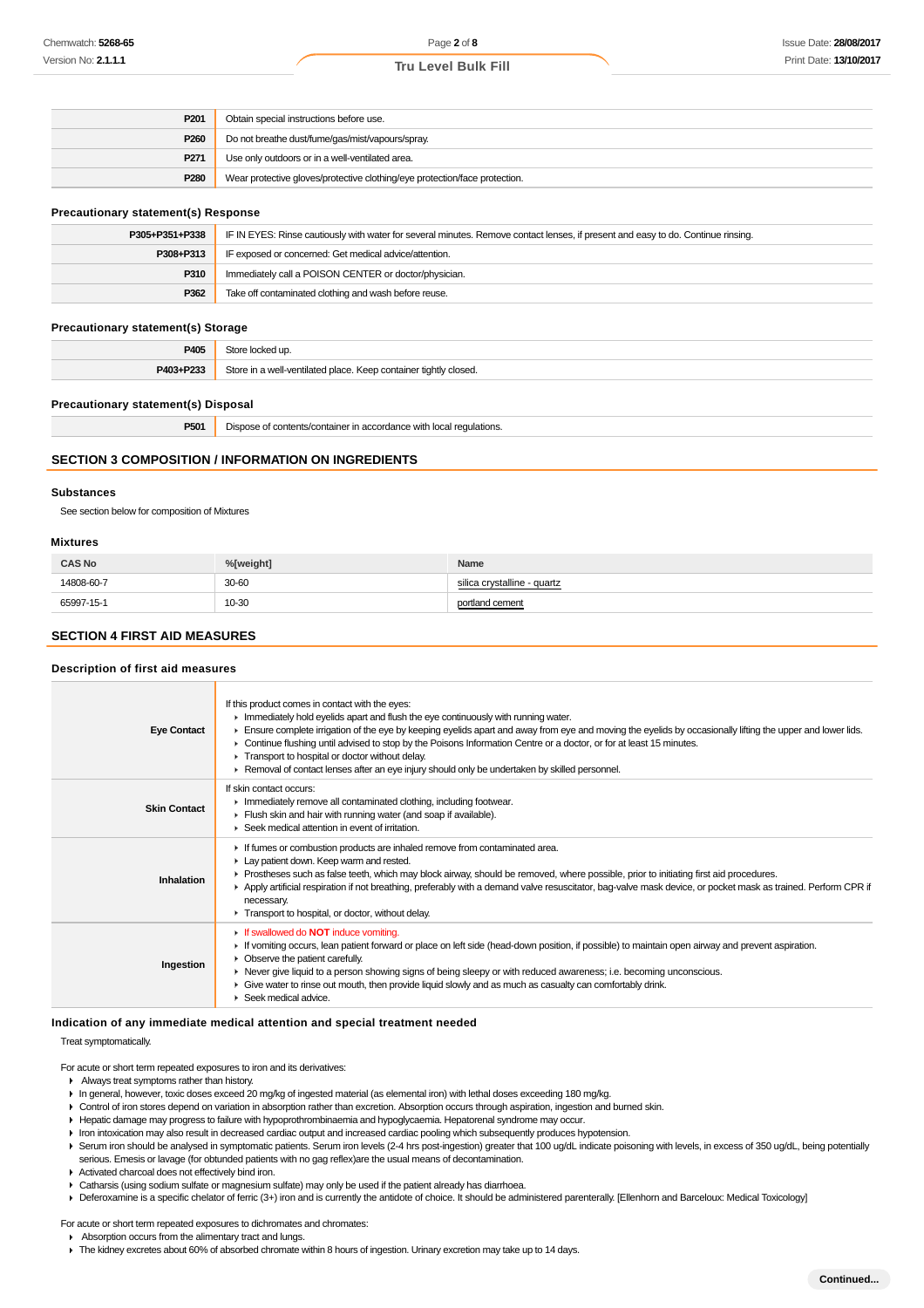## **Tru Level Bulk Fill**

- Establish airway, breathing and circulation. Assist ventilation.
- Induce emesis with Ipecac Syrup if patient is not convulsing, in coma or obtunded and if the gag reflex is present.
- Otherwise use gastric lavage with endotracheal intubation.
- Fluid balance is critical. Peritoneal dialysis, haemodialysis or exchange transfusion may be effective although available data is limited.
- British Anti-Lewisite, ascorbic acid, folic acid and EDTA are probably not effective.
- **F** There are no antidotes.
- Primary irritation, including chrome ulceration, may be treated with ointments comprising calcium-sodium-EDTA. This, together with the use of frequently renewed dressings, will ensure rapid healing of any ulcer which may develop.

The mechanism of action involves the reduction of Cr (VI) to Cr(III) and subsequent chelation; the irritant effect of Cr(III)/ protein complexes is thus avoided. [ILO Encyclopedia]

#### [Ellenhorn and Barceloux: Medical Toxicology]

- Manifestation of aluminium toxicity include hypercalcaemia, anaemia, Vitamin D refractory osteodystrophy and a progressive encephalopathy (mixed dysarthria-apraxia of speech, asterixis, tremulousness, myoclonus, dementia, focal seizures). Bone pain, pathological fractures and proximal myopathy can occur.
- Symptoms usually develop insidiously over months to years (in chronic renal failure patients) unless dietary aluminium loads are excessive.
- ► Serum aluminium levels above 60 ug/ml indicate increased absorption. Potential toxicity occurs above 100 ug/ml and clinical symptoms are present when levels exceed 200 ug/ml.
- Deferoxamine has been used to treat dialysis encephalopathy and osteomalacia. CaNa2EDTA is less effective in chelating aluminium.

#### [Ellenhorn and Barceloux: Medical Toxicology]

For acute or short-term repeated exposures to highly alkaline materials: Respiratory stress is uncommon but present occasionally because of soft tissue edema.

- Unless endotracheal intubation can be accomplished under direct vision, cricothyroidotomy or tracheotomy may be necessary.
- Oxygen is given as indicated.
- The presence of shock suggests perforation and mandates an intravenous line and fluid administration.

> Damage due to alkaline corrosives occurs by liquefaction necrosis whereby the saponification of fats and solubilisation of proteins allow deep penetration into the tissue.

Alkalis continue to cause damage after exposure.

INGESTION:

- Milk and water are the preferred diluents
- No more than 2 glasses of water should be given to an adult.
- Neutralising agents should never be given since exothermic heat reaction may compound injury.
- \* Catharsis and emesis are absolutely contra-indicated.
- \* Activated charcoal does not absorb alkali.
- \* Gastric lavage should not be used.
- Supportive care involves the following:
- Withhold oral feedings initially.
- If endoscopy confirms transmucosal injury start steroids only within the first 48 hours.
- Carefully evaluate the amount of tissue necrosis before assessing the need for surgical intervention.
- Patients should be instructed to seek medical attention whenever they develop difficulty in swallowing (dysphagia).
- SKIN AND EYE:
- **Injury should be irrigated for 20-30 minutes.**
- Eye injuries require saline. [Ellenhorn & Barceloux: Medical Toxicology]

## **SECTION 5 FIREFIGHTING MEASURES**

#### **Extinguishing media**

- There is no restriction on the type of extinguisher which may be used.
- Use extinguishing media suitable for surrounding area.

## **Special hazards arising from the substrate or mixture**

**Fire Incompatibility** None known

#### **Advice for firefighters**

| uning in illelidilera        |                                                                                                                                                                                                                                                                                                                                                                                                                                                                                                                                                                    |  |  |  |
|------------------------------|--------------------------------------------------------------------------------------------------------------------------------------------------------------------------------------------------------------------------------------------------------------------------------------------------------------------------------------------------------------------------------------------------------------------------------------------------------------------------------------------------------------------------------------------------------------------|--|--|--|
| <b>Fire Fighting</b>         | • When silica dust is dispersed in air, firefighters should wear inhalation protection as hazardous substances from the fire may be adsorbed on the silica<br>particles.<br>► When heated to extreme temperatures, (>1700 deg.C) amorphous silica can fuse.<br>Alert Fire Brigade and tell them location and nature of hazard.<br>• Wear breathing apparatus plus protective gloves in the event of a fire.<br>• Prevent, by any means available, spillage from entering drains or water courses.<br>▶ Use fire fighting procedures suitable for surrounding area. |  |  |  |
| <b>Fire/Explosion Hazard</b> | $\triangleright$ Non combustible.<br>• Not considered a significant fire risk, however containers may burn.<br>Decomposition may produce toxic fumes of:<br>silicon dioxide (SiO2)<br>When aluminium oxide dust is dispersed in air, firefighters should wear protection against inhalation of dust particles, which can also contain hazardous<br>substances from the fire absorbed on the alumina particles.<br>May emit poisonous fumes.<br>May emit corrosive fumes.                                                                                           |  |  |  |
| <b>HAZCHEM</b>               | Not Applicable                                                                                                                                                                                                                                                                                                                                                                                                                                                                                                                                                     |  |  |  |

## **SECTION 6 ACCIDENTAL RELEASE MEASURES**

**Personal precautions, protective equipment and emergency procedures**

See section 8

#### **Environmental precautions**

See section 12

#### **Methods and material for containment and cleaning up**

| <b>Minor Spills</b> | ▶ Remove all ignition sources.     |
|---------------------|------------------------------------|
|                     | • Clean up all spills immediately. |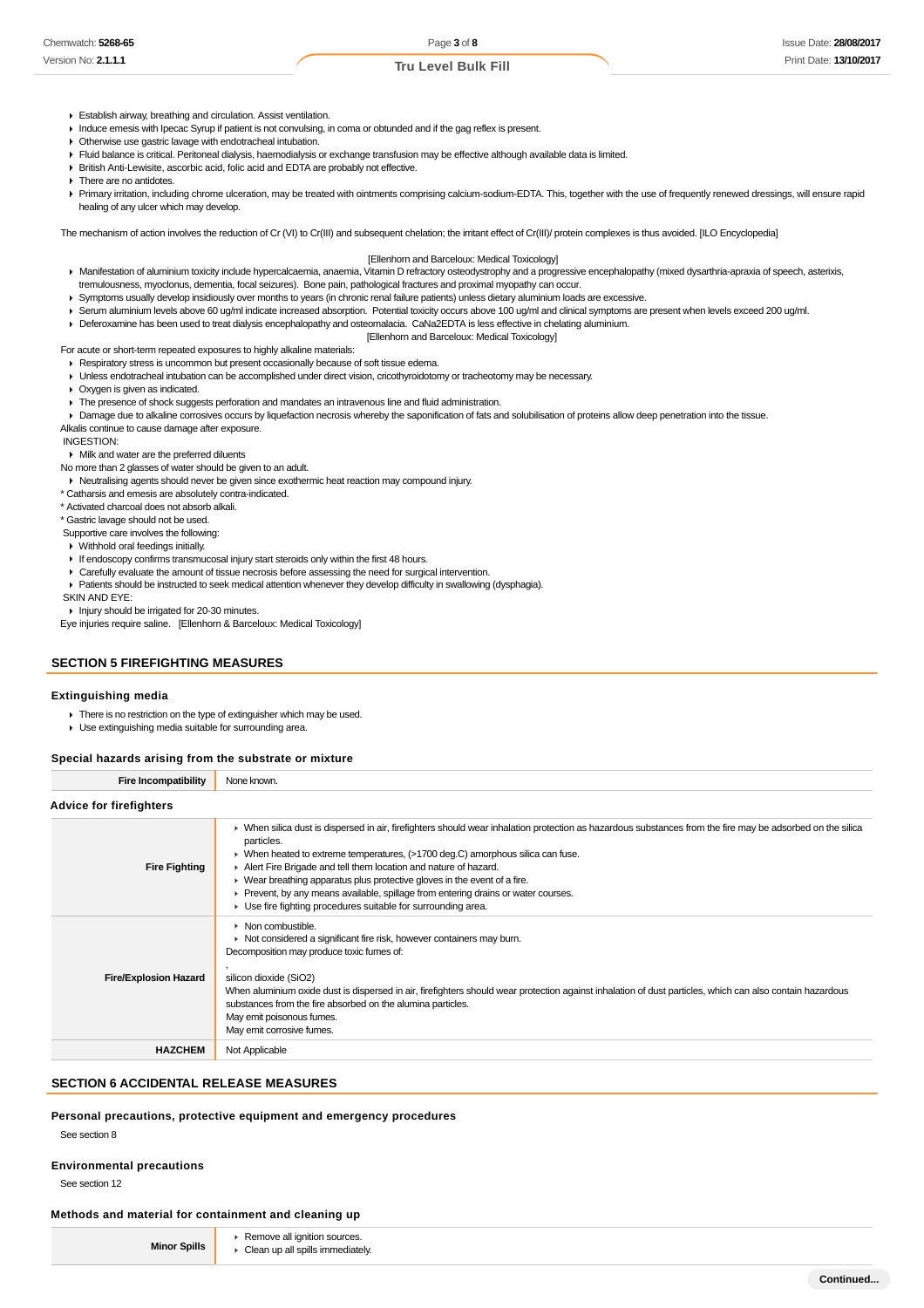|                     | Avoid contact with skin and eyes.<br>$\triangleright$ Control personal contact with the substance, by using protective equipment.                                                                    |
|---------------------|------------------------------------------------------------------------------------------------------------------------------------------------------------------------------------------------------|
| <b>Major Spills</b> | Moderate hazard.<br><b>CAUTION:</b> Advise personnel in area.<br>Alert Emergency Services and tell them location and nature of hazard.<br>• Control personal contact by wearing protective clothing. |

Personal Protective Equipment advice is contained in Section 8 of the SDS.

## **SECTION 7 HANDLING AND STORAGE**

| Precautions for safe handling |  |
|-------------------------------|--|
|                               |  |

| Safe handling                                                | Avoid all personal contact, including inhalation.<br>▶ Wear protective clothing when risk of exposure occurs.<br>• Use in a well-ventilated area.<br>Prevent concentration in hollows and sumps.            |
|--------------------------------------------------------------|-------------------------------------------------------------------------------------------------------------------------------------------------------------------------------------------------------------|
| Other information                                            | Store in original containers.<br>▶ Keep containers securely sealed.<br>Store in a cool, dry area protected from environmental extremes.<br>Store away from incompatible materials and foodstuff containers. |
| Conditions for safe storage, including any incompatibilities |                                                                                                                                                                                                             |
|                                                              | L. Dolugthulang ar nohmmanulang container                                                                                                                                                                   |

| Suitable container      | • Polyethylene or polypropylene container.<br>• Check all containers are clearly labelled and free from leaks.                                                                                                                                                                                                                                                                                                                                                                                                                                                                 |
|-------------------------|--------------------------------------------------------------------------------------------------------------------------------------------------------------------------------------------------------------------------------------------------------------------------------------------------------------------------------------------------------------------------------------------------------------------------------------------------------------------------------------------------------------------------------------------------------------------------------|
| Storage incompatibility | ▶ WARNING: Avoid or control reaction with peroxides. All transition metal peroxides should be considered as potentially explosive. For example transition<br>metal complexes of alkyl hydroperoxides may decompose explosively.<br>The pi-complexes formed between chromium(0), vanadium(0) and other transition metals (haloarene-metal complexes) and mono-or poly-fluorobenzene<br>show extreme sensitivity to heat and are explosive.<br>Avoid strong acids, acid chlorides, acid anhydrides and chloroformates.<br>Avoid contact with copper, aluminium and their alloys. |

## **SECTION 8 EXPOSURE CONTROLS / PERSONAL PROTECTION**

## **Control parameters**

## **OCCUPATIONAL EXPOSURE LIMITS (OEL)**

## **INGREDIENT DATA**

| Source                       | Ingredient                  | Material name            | <b>TWA</b>           | <b>STEL</b>   | Peak          | <b>Notes</b>  |
|------------------------------|-----------------------------|--------------------------|----------------------|---------------|---------------|---------------|
| Australia Exposure Standards | silica crystalline - quartz | Quartz (respirable dust) | $0.1 \text{ mg/m}$ 3 | Not Available | Not Available | Not Available |
| Australia Exposure Standards | silica crystalline - quartz | Quartz (respirable dust) | $0.1 \text{ ma/m}$ 3 | Not Available | Not Available | Not Available |
| Australia Exposure Standards | silica crystalline - quartz | Silica - Crystalline     | Not Available        | Not Available | Not Available | Not Available |
| Australia Exposure Standards | portland cement             | Portland cement          | $10 \,\mathrm{mq/m}$ | Not Available | Not Available | Not Available |

| <b>EMERGENCY LIMITS</b> |
|-------------------------|
|                         |

| Ingredient                  | <b>Material name</b>                          | TEEL-1<br>TEEL-2<br>TEEL-3 |                   |           |
|-----------------------------|-----------------------------------------------|----------------------------|-------------------|-----------|
| silica crystalline - quartz | Silica, crystalline-quartz; (Silicon dioxide) | $0.075 \,\mathrm{mq/m3}$   | $33 \text{ mg/m}$ | 200 mg/m3 |
|                             |                                               |                            |                   |           |
| Ingredient                  | <b>Original IDLH</b>                          | <b>Revised IDLH</b>        |                   |           |
| silica crystalline - quartz | Not Available                                 | Not Available              |                   |           |
| portland cement             | $5,000 \,\mathrm{mag/m}$                      | Not Available              |                   |           |

## **Exposure controls**

| Appropriate engineering<br>controls | Engineering controls are used to remove a hazard or place a barrier between the worker and the hazard. Well-designed engineering controls can be<br>highly effective in protecting workers and will typically be independent of worker interactions to provide this high level of protection.<br>The basic types of engineering controls are:<br>Process controls which involve changing the way a job activity or process is done to reduce the risk.<br>Enclosure and/or isolation of emission source which keeps a selected hazard "physically" away from the worker and ventilation that strategically "adds" and<br>"removes" air in the work environment. |
|-------------------------------------|-----------------------------------------------------------------------------------------------------------------------------------------------------------------------------------------------------------------------------------------------------------------------------------------------------------------------------------------------------------------------------------------------------------------------------------------------------------------------------------------------------------------------------------------------------------------------------------------------------------------------------------------------------------------|
| <b>Personal protection</b>          |                                                                                                                                                                                                                                                                                                                                                                                                                                                                                                                                                                                                                                                                 |
| Eye and face protection             | Safety glasses with side shields.<br>Chemical goggles.<br>► Contact lenses may pose a special hazard; soft contact lenses may absorb and concentrate irritants. A written policy document, describing the wearing<br>of lenses or restrictions on use, should be created for each workplace or task.                                                                                                                                                                                                                                                                                                                                                            |
| <b>Skin protection</b>              | See Hand protection below                                                                                                                                                                                                                                                                                                                                                                                                                                                                                                                                                                                                                                       |
| Hands/feet protection               | NOTE:<br>• The material may produce skin sensitisation in predisposed individuals. Care must be taken, when removing gloves and other protective equipment, to<br>avoid all possible skin contact.<br>► Contaminated leather items, such as shoes, belts and watch-bands should be removed and destroyed.<br>The selection of suitable gloves does not only depend on the material, but also on further marks of quality which vary from manufacturer to manufacturer.                                                                                                                                                                                          |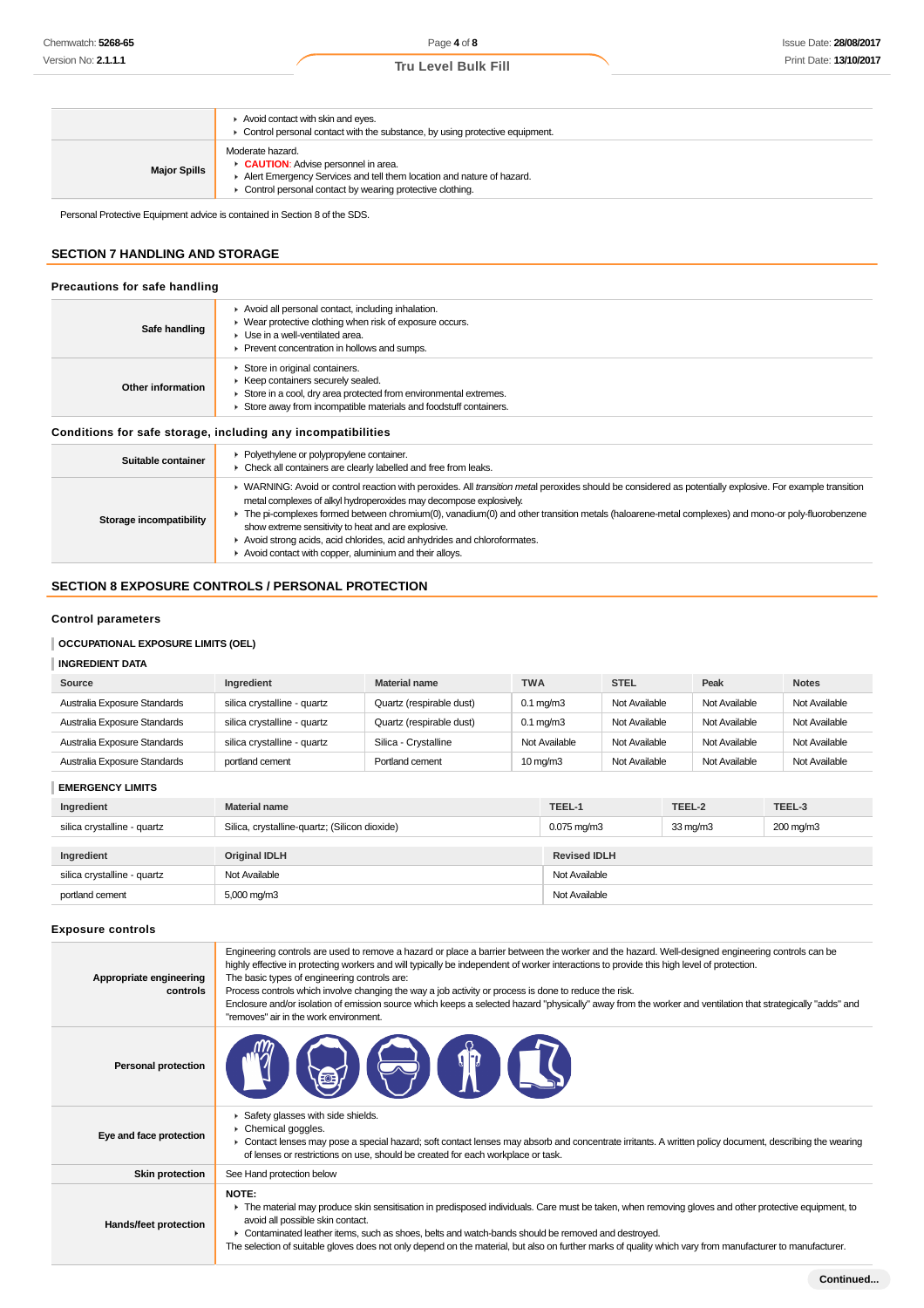|                        | Where the chemical is a preparation of several substances, the resistance of the glove material can not be calculated in advance and has therefore to be<br>checked prior to the application.<br>The exact break through time for substances has to be obtained from the manufacturer of the protective gloves and has to be observed when making a final<br>choice.<br>Personal hygiene is a key element of effective hand care.<br>Experience indicates that the following polymers are suitable as glove materials for protection against undissolved, dry solids, where abrasive particles are<br>not present.<br>polychloroprene.<br>$\blacktriangleright$ nitrile rubber.<br>butyl rubber. |
|------------------------|--------------------------------------------------------------------------------------------------------------------------------------------------------------------------------------------------------------------------------------------------------------------------------------------------------------------------------------------------------------------------------------------------------------------------------------------------------------------------------------------------------------------------------------------------------------------------------------------------------------------------------------------------------------------------------------------------|
| <b>Body protection</b> | See Other protection below                                                                                                                                                                                                                                                                                                                                                                                                                                                                                                                                                                                                                                                                       |
| Other protection       | $\triangleright$ Overalls.<br>▶ P.V.C. apron.<br>▶ Barrier cream.                                                                                                                                                                                                                                                                                                                                                                                                                                                                                                                                                                                                                                |
| Thermal hazards        | Not Available                                                                                                                                                                                                                                                                                                                                                                                                                                                                                                                                                                                                                                                                                    |

## **Respiratory protection**

Type AX-P Filter of sufficient capacity. (AS/NZS 1716 & 1715, EN 143:2000 & 149:2001, ANSI Z88 or national equivalent)

| <b>Required Minimum Protection Factor</b> | <b>Half-Face Respirator</b>   | <b>Full-Face Respirator</b> | <b>Powered Air Respirator</b> |
|-------------------------------------------|-------------------------------|-----------------------------|-------------------------------|
| up to $10 \times ES$                      | AX <sub>P1</sub><br>Air-line* |                             | AX PAPR-P1                    |
| up to $50 \times ES$                      | Air-line**                    | AX <sub>P2</sub>            | AX PAPR-P2                    |
| up to $100 \times ES$                     |                               | AX <sub>P3</sub>            |                               |
|                                           |                               | Air-line*                   | -                             |
| $100 + x ES$                              | -                             | Air-line**                  | AX PAPR-P3                    |

\* - Negative pressure demand \*\* - Continuous flow

A(All classes) = Organic vapours, B AUS or B1 = Acid gasses, B2 = Acid gas or hydrogen cyanide(HCN), B3 = Acid gas or hydrogen cyanide(HCN), E = Sulfur dioxide(SO2), G = Agricultural chemicals, K = Ammonia(NH3), Hg = Mercury, NO = Oxides of nitrogen, MB = Methyl bromide, AX = Low boiling point organic compounds(below 65 degC)

## **SECTION 9 PHYSICAL AND CHEMICAL PROPERTIES**

## **Information on basic physical and chemical properties**

| Appearance                                      | Fine grey powder; partly soluble in water. |                                            |                |
|-------------------------------------------------|--------------------------------------------|--------------------------------------------|----------------|
|                                                 |                                            |                                            |                |
| <b>Physical state</b>                           | <b>Divided Solid</b>                       | Relative density (Water = $1$ )            | >1.5           |
| Odour                                           | Not Available                              | Partition coefficient n-octanol /<br>water | Not Available  |
| <b>Odour threshold</b>                          | Not Available                              | Auto-ignition temperature (°C)             | Not Available  |
| pH (as supplied)                                | Not Applicable                             | <b>Decomposition temperature</b>           | Not Available  |
| Melting point / freezing point<br>(°C)          | Not Available                              | Viscosity (cSt)                            | Not Applicable |
| Initial boiling point and boiling<br>range (°C) | Not Applicable                             | Molecular weight (g/mol)                   | Not Applicable |
| Flash point (°C)                                | Not Applicable                             | <b>Taste</b>                               | Not Available  |
| <b>Evaporation rate</b>                         | Not Applicable                             | <b>Explosive properties</b>                | Not Available  |
| <b>Flammability</b>                             | Not Applicable                             | <b>Oxidising properties</b>                | Not Available  |
| Upper Explosive Limit (%)                       | Not Applicable                             | Surface Tension (dyn/cm or<br>$mN/m$ )     | Not Applicable |
| Lower Explosive Limit (%)                       | Not Applicable                             | <b>Volatile Component (%vol)</b>           | Not Available  |
| Vapour pressure (kPa)                           | Negligible                                 | Gas group                                  | Not Available  |
| Solubility in water (g/L)                       | Partly miscible                            | pH as a solution (1%)                      | Not Applicable |
| Vapour density $(Air = 1)$                      | Not Applicable                             | VOC g/L                                    | Not Available  |

## **SECTION 10 STABILITY AND REACTIVITY**

| Reactivity                                 | See section 7                                                                                                                        |
|--------------------------------------------|--------------------------------------------------------------------------------------------------------------------------------------|
| <b>Chemical stability</b>                  | • Unstable in the presence of incompatible materials.<br>▶ Product is considered stable.<br>Hazardous polymerisation will not occur. |
| Possibility of hazardous<br>reactions      | See section 7                                                                                                                        |
| <b>Conditions to avoid</b>                 | See section 7                                                                                                                        |
| Incompatible materials                     | See section 7                                                                                                                        |
| <b>Hazardous decomposition</b><br>products | See section 5                                                                                                                        |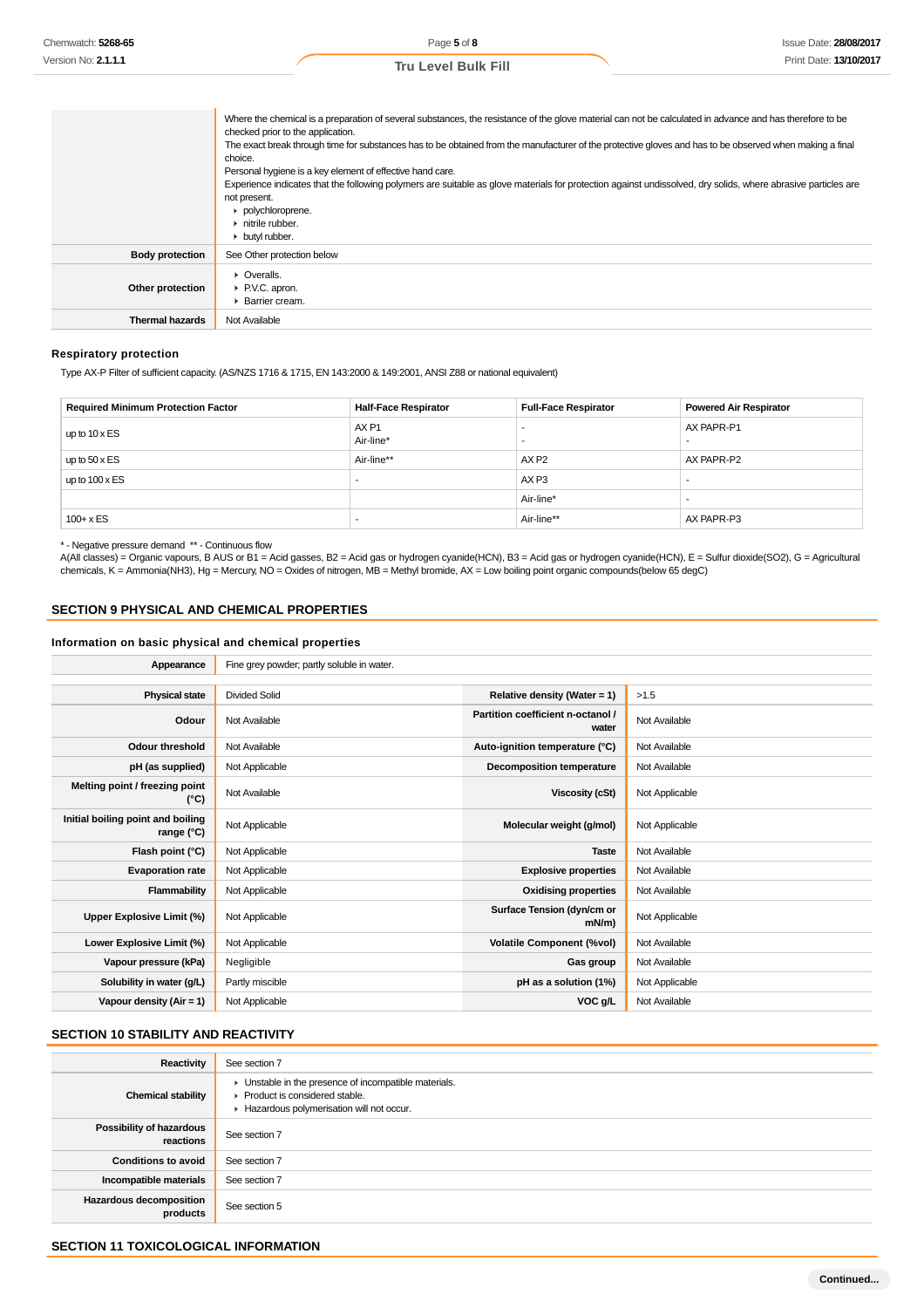## **Information on toxicological effects**

| Inhaled             | The material can cause respiratory irritation in some persons. The body's response to such irritation can cause further lung damage.<br>Inhalation of dusts, generated by the material during the course of normal handling, may be damaging to the health of the individual.<br>Persons with impaired respiratory function, airway diseases and conditions such as emphysema or chronic bronchitis, may incur further disability if<br>excessive concentrations of particulate are inhaled.<br>If prior damage to the circulatory or nervous systems has occurred or if kidney damage has been sustained, proper screenings should be conducted on<br>individuals who may be exposed to further risk if handling and use of the material result<br>in excessive exposures.<br>Effects on lungs are significantly enhanced in the presence of respirable particles.<br>Acute silicosis occurs under conditions of extremely high silica dust exposure particularly when the particle size of the dust is small. The disease is rapidly<br>progressive and spreads widely through the lungs within months of the initial exposure and causing death within 1 to 2 years.                                                                                                                                                                                                                                                                                                                                                                                                                                                                                                                                                                                                                                                                                                                                                                                                                                                                                                                                                                                                                                                                                                                                                                                                                                                                                                                                                                                                                                                                                                                                                                                                                                                                                                                                                                                                                                           |
|---------------------|-------------------------------------------------------------------------------------------------------------------------------------------------------------------------------------------------------------------------------------------------------------------------------------------------------------------------------------------------------------------------------------------------------------------------------------------------------------------------------------------------------------------------------------------------------------------------------------------------------------------------------------------------------------------------------------------------------------------------------------------------------------------------------------------------------------------------------------------------------------------------------------------------------------------------------------------------------------------------------------------------------------------------------------------------------------------------------------------------------------------------------------------------------------------------------------------------------------------------------------------------------------------------------------------------------------------------------------------------------------------------------------------------------------------------------------------------------------------------------------------------------------------------------------------------------------------------------------------------------------------------------------------------------------------------------------------------------------------------------------------------------------------------------------------------------------------------------------------------------------------------------------------------------------------------------------------------------------------------------------------------------------------------------------------------------------------------------------------------------------------------------------------------------------------------------------------------------------------------------------------------------------------------------------------------------------------------------------------------------------------------------------------------------------------------------------------------------------------------------------------------------------------------------------------------------------------------------------------------------------------------------------------------------------------------------------------------------------------------------------------------------------------------------------------------------------------------------------------------------------------------------------------------------------------------------------------------------------------------------------------------------------------|
| Ingestion           | Accidental ingestion of the material may be damaging to the health of the individual.<br>Not normally a hazard due to the physical form of product. The material is a physical irritant to the gastro-intestinal tract                                                                                                                                                                                                                                                                                                                                                                                                                                                                                                                                                                                                                                                                                                                                                                                                                                                                                                                                                                                                                                                                                                                                                                                                                                                                                                                                                                                                                                                                                                                                                                                                                                                                                                                                                                                                                                                                                                                                                                                                                                                                                                                                                                                                                                                                                                                                                                                                                                                                                                                                                                                                                                                                                                                                                                                            |
| <b>Skin Contact</b> | This material can cause inflammation of the skin on contact in some persons.<br>The material may accentuate any pre-existing dermatitis condition<br>Skin contact may result in severe irritation particularly to broken skin. Ulceration known as "chrome ulcers" may develop. Chrome ulcers and skin cancer<br>are significantly related.<br>Open cuts, abraded or irritated skin should not be exposed to this material<br>Entry into the blood-stream, through, for example, cuts, abrasions or lesions, may produce systemic injury with harmful effects. Examine the skin prior to the<br>use of the material and ensure that any external damage is suitably protected.                                                                                                                                                                                                                                                                                                                                                                                                                                                                                                                                                                                                                                                                                                                                                                                                                                                                                                                                                                                                                                                                                                                                                                                                                                                                                                                                                                                                                                                                                                                                                                                                                                                                                                                                                                                                                                                                                                                                                                                                                                                                                                                                                                                                                                                                                                                                    |
| Eye                 | If applied to the eyes, this material causes severe eye damage.                                                                                                                                                                                                                                                                                                                                                                                                                                                                                                                                                                                                                                                                                                                                                                                                                                                                                                                                                                                                                                                                                                                                                                                                                                                                                                                                                                                                                                                                                                                                                                                                                                                                                                                                                                                                                                                                                                                                                                                                                                                                                                                                                                                                                                                                                                                                                                                                                                                                                                                                                                                                                                                                                                                                                                                                                                                                                                                                                   |
| <b>Chronic</b>      | Studies show that inhaling this substance for over a long period (e.g. in an occupational setting) may increase the risk of cancer.<br>Long-term exposure to respiratory irritants may result in airways disease, involving difficulty breathing and related whole-body problems.<br>Skin contact with the material is more likely to cause a sensitisation reaction in some persons compared to the general population.<br>Toxic: danger of serious damage to health by prolonged exposure through inhalation, in contact with skin and if swallowed.<br>This material can cause serious damage if one is exposed to it for long periods. It can be assumed that it contains a substance which can produce severe<br>defects.<br>Substance accumulation, in the human body, may occur and may cause some concern following repeated or long-term occupational exposure.<br>Animal testing shows long term exposure to aluminium oxides may cause lung disease and cancer, depending on the size of the particle. The smaller the<br>size, the greater the tendencies of causing harm.<br>Red blood cells and rabbit alveolar macrophages exposed to calcium silicate insulation materials in vitro showed haemolysis in one study but not in another.<br>Both studies showed the substance to be more cytotoxic than titanium dioxide but less toxic than asbestos.<br>In a small cohort mortality study of workers in a wollastonite quarry, the observed number of deaths from all cancers combined and lung cancer were lower<br>than expected. Wollastonite is a calcium inosilicate mineral (CaSiO3).<br>Cement contact dermatitis (CCD) may occur when contact shows an allergic response, which may progress to sensitisation. Sensitisation is due to<br>soluble chromates (chromate compounds) present in trace amounts in some cements and cement products. Soluble chromates readily penetrate intact skin.<br>Cement dermatitis can be characterised by fissures, eczematous rash, dystrophic nails, and dry skin; acute contact with highly alkaline mixtures may cause<br>localised necrosis.<br>Crystalline silicas activate the inflammatory response of white blood cells after they injure the lung epithelium. Chronic exposure to crystalline silicas<br>reduces lung capacity and predisposes to chest infections.<br>Overexposure to the breathable dust may cause coughing, wheezing, difficulty in breathing and impaired lung function. Chronic symptoms may include<br>decreased vital lung capacity and chest infections. Repeated exposures in the workplace to high levels of fine-divided dusts may produce a condition known<br>as pneumoconiosis, which is the lodgement of any inhaled dusts in the lung, irrespective of the effect. This is particularly true when a significant number of<br>particles less than 0.5 microns (1/50000 inch) are present.<br>Prolonged or repeated skin contact may cause drying with cracking, irritation and possible dermatitis following. |

| <b>Tru Level Bulk Fill</b>  | <b>TOXICITY</b><br>Not Available                                                                                                                                                                                                | <b>IRRITATION</b><br>Not Available |
|-----------------------------|---------------------------------------------------------------------------------------------------------------------------------------------------------------------------------------------------------------------------------|------------------------------------|
| silica crystalline - quartz | <b>TOXICITY</b><br>Not Available                                                                                                                                                                                                | <b>IRRITATION</b><br>Not Available |
| portland cement             | <b>TOXICITY</b><br>Not Available                                                                                                                                                                                                | <b>IRRITATION</b><br>Not Available |
| Legend:                     | 1. Value obtained from Europe ECHA Registered Substances - Acute toxicity 2.* Value obtained from manufacturer's SDS. Unless otherwise specified<br>data extracted from RTECS - Register of Toxic Effect of chemical Substances |                                    |

|                                       | WARNING: For inhalation exposure ONLY: This substance has been classified by the IARC as Group 1: CARCINOGENIC TO HUMANS                                                                                                                                                                                                                                                                                                                                                                                                                                                                                                                                                                                                                                                                                                                                                                                                                                                                                                                                                                                                                                                                                                                                                                                                       |                       |   |
|---------------------------------------|--------------------------------------------------------------------------------------------------------------------------------------------------------------------------------------------------------------------------------------------------------------------------------------------------------------------------------------------------------------------------------------------------------------------------------------------------------------------------------------------------------------------------------------------------------------------------------------------------------------------------------------------------------------------------------------------------------------------------------------------------------------------------------------------------------------------------------------------------------------------------------------------------------------------------------------------------------------------------------------------------------------------------------------------------------------------------------------------------------------------------------------------------------------------------------------------------------------------------------------------------------------------------------------------------------------------------------|-----------------------|---|
| SILICA CRYSTALLINE -<br><b>QUARTZ</b> | The International Agency for Research on Cancer (IARC) has classified occupational exposures to respirable (<5 um) crystalline silica as being<br>carcinogenic to humans. This classification is based on what IARC considered sufficient evidence from epidemiological studies of humans for the<br>carcinogenicity of inhaled silica in the forms of quartz and cristobalite. Crystalline silica is also known to cause silicosis, a non-cancerous lung disease.<br>Intermittent exposure produces; focal fibrosis, (pneumoconiosis), cough, dyspnoea, liver tumours.                                                                                                                                                                                                                                                                                                                                                                                                                                                                                                                                                                                                                                                                                                                                                        |                       |   |
| <b>PORTLAND CEMENT</b>                | The following information refers to contact allergens as a group and may not be specific to this product.<br>Contact allergies quickly manifest themselves as contact eczema, more rarely as urticaria or Quincke's oedema. The pathogenesis of contact eczema<br>involves a cell-mediated (T lymphocytes) immune reaction of the delayed type. Other allergic skin reactions, e.g. contact urticaria, involve antibody-mediated<br>immune reactions.<br>Asthma-like symptoms may continue for months or even years after exposure to the material ends. This may be due to a non-allergic condition known as<br>reactive airways dysfunction syndrome (RADS) which can occur after exposure to high levels of highly irritating compound. Main criteria for diagnosing<br>RADS include the absence of previous airways disease in a non-atopic individual, with sudden onset of persistent asthma-like symptoms within minutes to<br>hours of a documented exposure to the irritant. Other criteria for diagnosis of RADS include a reversible airflow pattern on lung function tests, moderate to<br>severe bronchial hyperreactivity on methacholine challenge testing, and the lack of minimal lymphocytic inflammation, without eosinophilia.<br>No significant acute toxicological data identified in literature search. |                       |   |
| <b>Acute Toxicity</b>                 | $\circ$                                                                                                                                                                                                                                                                                                                                                                                                                                                                                                                                                                                                                                                                                                                                                                                                                                                                                                                                                                                                                                                                                                                                                                                                                                                                                                                        | Carcinogenicity       | ✔ |
| <b>Skin Irritation/Corrosion</b>      | ✔                                                                                                                                                                                                                                                                                                                                                                                                                                                                                                                                                                                                                                                                                                                                                                                                                                                                                                                                                                                                                                                                                                                                                                                                                                                                                                                              | <b>Reproductivity</b> |   |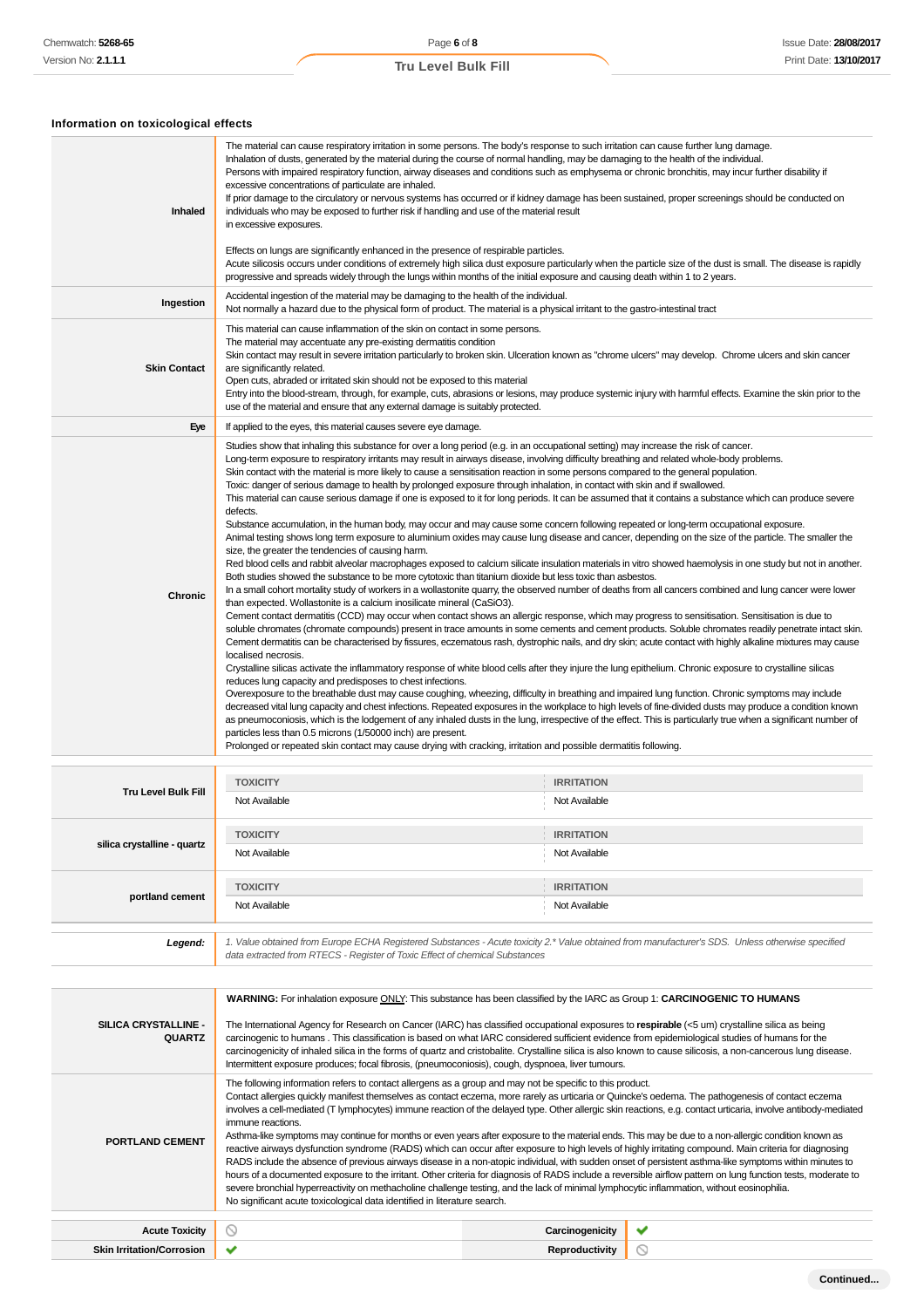#### **Serious Eye Damage/Irritation STOT - Single Exposure**  $\overline{\mathbf{v}}$ **Respiratory or Skin sensitisation STOT - Repeated Exposure**  $\checkmark$  $\odot$ **Mutagenicity Aspiration Hazard** Legend:  $\blacktriangleright$  - Data available but does not fill the criteria for classification<br>  $\blacktriangleright$  - Data available to make classification  $\bigcirc$  – Data Not Available to make classification

## **SECTION 12 ECOLOGICAL INFORMATION**

#### **Toxicity**

|                             | <b>ENDPOINT</b>                                                                                                                                                                                                                                                                                                                                                                                 | <b>TEST DURATION (HR)</b> | <b>SPECIES</b> | <b>VALUE</b>     | <b>SOURCE</b>    |
|-----------------------------|-------------------------------------------------------------------------------------------------------------------------------------------------------------------------------------------------------------------------------------------------------------------------------------------------------------------------------------------------------------------------------------------------|---------------------------|----------------|------------------|------------------|
| <b>Tru Level Bulk Fill</b>  | Not<br>Available                                                                                                                                                                                                                                                                                                                                                                                | Not Available             | Not Available  | Not<br>Available | Not<br>Available |
|                             | <b>ENDPOINT</b>                                                                                                                                                                                                                                                                                                                                                                                 | <b>TEST DURATION (HR)</b> | <b>SPECIES</b> | <b>VALUE</b>     | <b>SOURCE</b>    |
| silica crystalline - quartz | Not<br>Available                                                                                                                                                                                                                                                                                                                                                                                | Not Available             | Not Available  | Not<br>Available | Not<br>Available |
|                             | <b>ENDPOINT</b>                                                                                                                                                                                                                                                                                                                                                                                 | <b>TEST DURATION (HR)</b> | <b>SPECIES</b> | <b>VALUE</b>     | <b>SOURCE</b>    |
| portland cement             | Not<br>Available                                                                                                                                                                                                                                                                                                                                                                                | Not Available             | Not Available  | Not<br>Available | Not<br>Available |
|                             |                                                                                                                                                                                                                                                                                                                                                                                                 |                           |                |                  |                  |
| Legend:                     | Extracted from 1. IUCLID Toxicity Data 2. Europe ECHA Registered Substances - Ecotoxicological Information - Aquatic Toxicity 3. EPIWIN Suite V3.12<br>(QSAR) - Aquatic Toxicity Data (Estimated) 4. US EPA, Ecotox database - Aquatic Toxicity Data 5. ECETOC Aquatic Hazard Assessment Data 6. NITE<br>(Japan) - Bioconcentration Data 7. METI (Japan) - Bioconcentration Data 8. Vendor Data |                           |                |                  |                  |

#### **DO NOT** discharge into sewer or waterways.

## **Persistence and degradability**

| Ingredient                       | Persistence: Water/Soil               | Persistence: Air                      |
|----------------------------------|---------------------------------------|---------------------------------------|
|                                  | No Data available for all ingredients | No Data available for all ingredients |
|                                  |                                       |                                       |
| <b>Bioaccumulative potential</b> |                                       |                                       |
| Ingredient                       | <b>Bioaccumulation</b>                |                                       |
|                                  | No Data available for all ingredients |                                       |
|                                  |                                       |                                       |
| Mobility in soil                 |                                       |                                       |
| Ingredient                       | <b>Mobility</b>                       |                                       |
|                                  | No Data available for all ingredients |                                       |

## **SECTION 13 DISPOSAL CONSIDERATIONS**

#### **Waste treatment methods**

| Product / Packaging disposal | • Containers may still present a chemical hazard/ danger when empty.<br>Return to supplier for reuse/ recycling if possible.<br>Otherwise:<br>If container can not be cleaned sufficiently well to ensure that residuals do not remain or if the container cannot be used to store the same product, then<br>puncture containers, to prevent re-use, and bury at an authorised landfill.<br>► Where possible retain label warnings and SDS and observe all notices pertaining to the product.<br>• DO NOT allow wash water from cleaning or process equipment to enter drains.<br>If It may be necessary to collect all wash water for treatment before disposal.<br>In all cases disposal to sewer may be subject to local laws and requlations and these should be considered first.<br>• Where in doubt contact the responsible authority.<br>► Recycle wherever possible or consult manufacturer for recycling options.<br>Consult State Land Waste Management Authority for disposal.<br>Bury residue in an authorised landfill.<br>▶ Recycle containers if possible, or dispose of in an authorised landfill. |  |
|------------------------------|---------------------------------------------------------------------------------------------------------------------------------------------------------------------------------------------------------------------------------------------------------------------------------------------------------------------------------------------------------------------------------------------------------------------------------------------------------------------------------------------------------------------------------------------------------------------------------------------------------------------------------------------------------------------------------------------------------------------------------------------------------------------------------------------------------------------------------------------------------------------------------------------------------------------------------------------------------------------------------------------------------------------------------------------------------------------------------------------------------------------|--|

## **SECTION 14 TRANSPORT INFORMATION**

## **Labels Required**

| Morino <b>De</b>        | <b>NO</b>                                                    |
|-------------------------|--------------------------------------------------------------|
| itant                   |                                                              |
| <b>HAZCHEN</b><br>-nch. | N <sub>0</sub><br>Applicable<br>ישנ<br>. <del>.</del><br>___ |

## **Land transport (ADG): NOT REGULATED FOR TRANSPORT OF DANGEROUS GOODS**

**Air transport (ICAO-IATA / DGR): NOT REGULATED FOR TRANSPORT OF DANGEROUS GOODS**